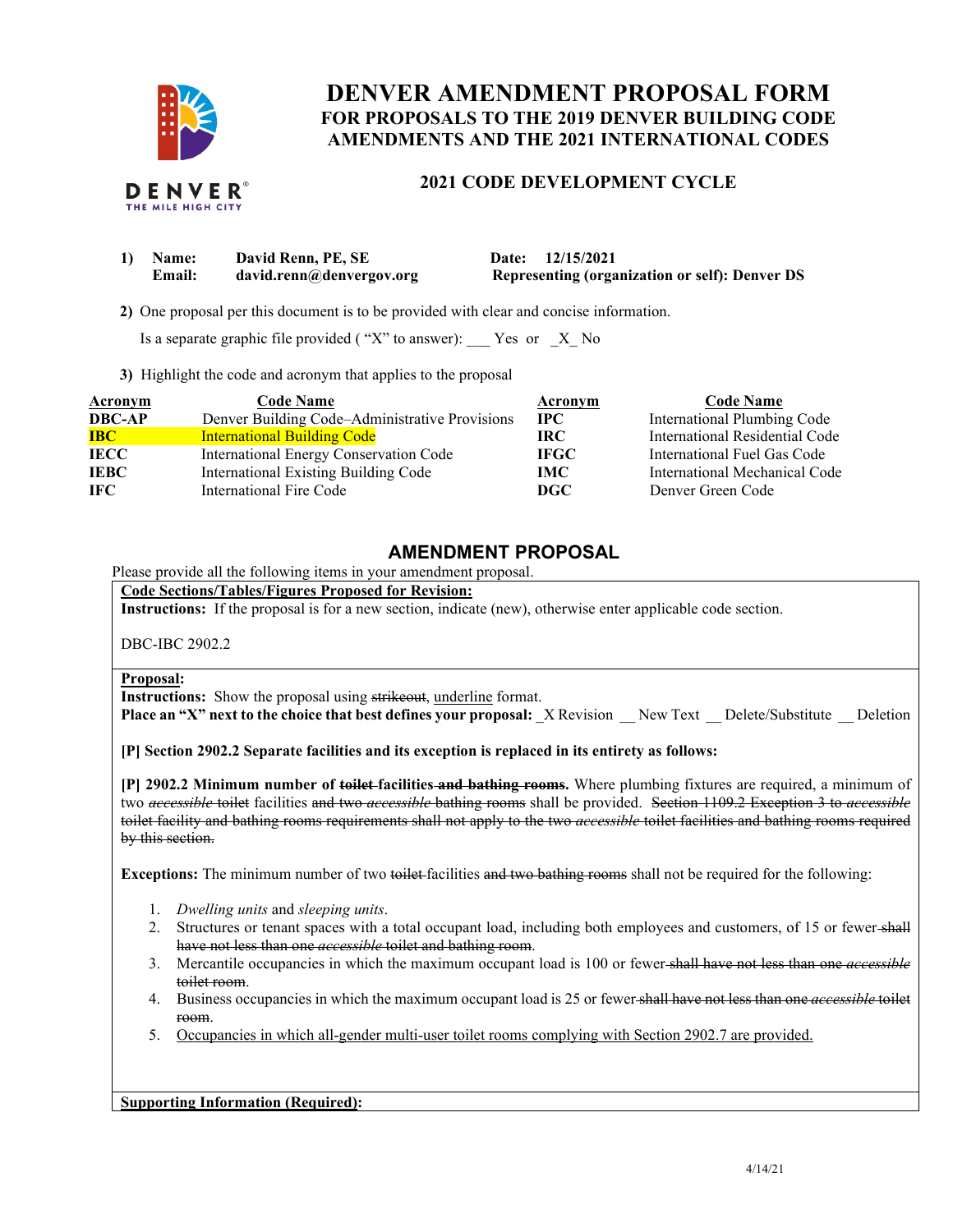All proposals must include a written explanation and justification as to how they address physical, environmental, and/or customary characteristics that are specific to the City and County of Denver. The following questions must be answered for a proposal to be considered.

- Purpose: What does your proposal achieve?
- Reason: Why is your proposal necessary?
- Substantiation: Why is your proposal valid? (i.e. technical justification)

 This proposal is intended to (1) remove accessibility requirements as they are covered in Chapter 11 and (2) clarify this section with regard to what facilities are required, and (3) clarify that multi-user all gender restrooms are exempt from the requirement to provide two facilities. Further discussion of each of these items follows:

- (1) Denver's amendments currently require a minimum of two accessible facilities and don't allow Section 1109.2 Exception 3 to be used to lessen this requirement. For a condition with two all-gender single-user restrooms, this results in both restrooms being accessible. Since these restrooms are both the same use (all-gender), versus a men's room and women's room, there is no reason that Exception 3 shouldn't be able to be used. This still results in 50% of the restrooms being accessible, which is much more than required for accessible compartments in a multi-user restroom as IBC 1109.2.2 only requires 5% (1 in 20). ICC Proposal E140-21 to Section 1110.2 Exception 3 was essentially the same as our current requirement – this was debated at length with many entities arguing against it and the committee voted 14-0 for disapproval. A clip of this proposal and committee reason statement are shown below. To follow the disapproval at a national level, this proposal deletes the requirement for two accessible facilities and removes all other references to accessible facilities since accessibility requirements are covered in Chapter 11. (Note that 2018 Section 1109.2 is the same as 2021 Section 1110.2.)
	- 3. Where multiple single-user toilet rooms or bathing rooms are clustered at a single location, at least 50 percent but not less than one room for each use at each cluster shall be accessible. Where rooms are designated as gender-neutral, the total number of accessible fixtures shall not be less than the total number of accessible fixtures for separate male and female rooms.

# E140-21

### **Committee Action:**

#### **Disapproved**

Committee Reason: This proposal was disapproved because the committee felt that the language was confusing and would negate the current cluster exception that mirrors the ADA allowance. This would have minimal or no impact on large facilities and significant impact on small tenants and doctor's offices. This appears to be in conflict with Section 2902.1 Exp. 3. (Vote: 14-0)

- (2) Denver's current amendments to 2902.2 currently have an error since they require a minimum of two toilet facilities and two bathing rooms where plumbing fixtures are required. Therefore, if water closets are required but no bathtub or shower, our amendments would require that you provide both toilet and bathing facilities. This of course was never the intent. This proposal fixes this by deleting wording for toilet facilities and bathing rooms and leaving the term facilities, which is the same wording used in IBC 2902.2 regarding separate facilities – it is implied that you provide the type of facility appropriate for the type of plumbing fixtures required.
- (3) Denver's amendments add specific requirements for all-gender multi-user toilet rooms in Section 2902.7, with the intent that one of these facilities could replace two separate sex facilities. However, 2902.2 requires two facilities and has no exception for all-gender multi-user toilet rooms. This proposal corrects this by adding Exception 5 to specifically all a single all-gender multi-user toilet room.

 **Bibliography and Access to Materials** (as needed when substantiating material is associated with the amendment proposal):

None.

## **Other Regulations Proposed to be Affected**

 **\*For proposals to delete content from the 2019 Denver Green Code in conjunction with adding it to other mandatory Denver codes and/or regulations, only.** 

Please identify which other mandatory codes or regulations are suggested to be updated (if any) to accept relocated content.

## **Referenced Standards:**

List any new referenced standards that are proposed to be referenced in the code.

None.